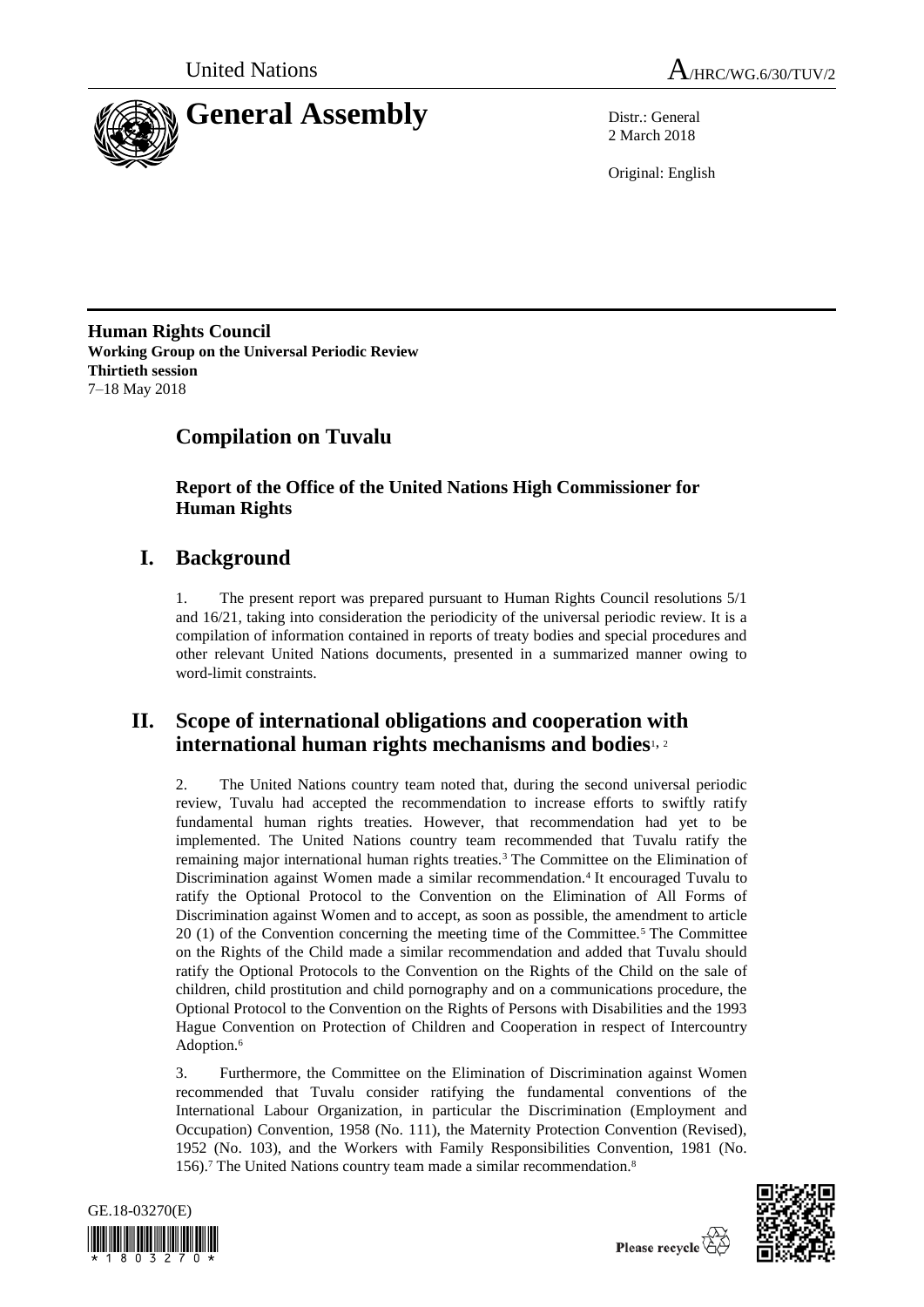4. The United Nations Educational, Scientific and Cultural Organization (UNESCO) encouraged Tuvalu to ratify the Convention against Discrimination in Education (1960), the Convention concerning the Protection of the World Cultural and Natural Heritage (1972) and the Convention on the Protection and Promotion of the Diversity of Cultural Expressions (2005).<sup>9</sup> The United Nations country team made a similar recommendation.<sup>10</sup>

5. The United Nations country team noted that, in 2013, Tuvalu had extended a standing invitation to special procedures to visit the country. It encouraged Tuvalu to engage with mandate holders to explore the possibility of visits.<sup>11</sup>

6. The United Nations country team also noted that Tuvalu had met most of its reporting obligations with relevant treaty bodies. It stated that it remained committed to continue to provide necessary support to Tuvalu, including in the area of capacity enhancement.<sup>12</sup>

7. The United Nations country team reported that the cooperation between the Government of Tuvalu and the United Nations in the Pacific continued to be cordial and strong. It stated that Tuvalu, as a signatory of the United Nations Pacific Strategy 2018– 2022, might benefit from technical cooperation and the expertise of the Office of the United Nations High Commissioner for Human Rights (OHCHR), United Nations Children's Fund (UNICEF), the United Nations Entity for Gender Equality and the Empowerment of Women (UN-Women) and the United Nations Development Programme (UNDP), to further strengthen its engagement with United Nations human rights mechanisms and fulfil its obligations under the international human rights instruments that it had ratified.<sup>13</sup>

## **III. National human rights framework**<sup>14</sup>

8. The United Nations country team reported that, in 2016, Tuvalu had initiated a constitutional review through UNDP-led technical support in order to address a number of issues pertaining to freedom of religion, gender equality, the inclusion of marginalized populations and protection of the environment. That ongoing process might, however, encounter challenges, including sensitivities over political and religious diversity and ensuring broad and meaningful consultation with all Tuvalun citizens who were dispersed among nine islands.<sup>15</sup>

9. Prior to the constitutional review process, the Committee on the Elimination of Discrimination against Women had noted with concern that the Constitution failed to incorporate the principle of equality of women and men and to define and prohibit all forms of discrimination on the grounds of sex or gender, including direct and indirect discrimination, and cover acts by both public and private actors.<sup>16</sup> The Committee on the Rights of the Child had raised similar concern, adding that some discriminatory acts were permitted under the Constitution by the application of laws enacted prior to independence or undertaken during a state of emergency.<sup>17</sup> The Committee was deeply concerned that section 29 of the Constitution stipulated that the exercise of human rights might be restricted if it was deemed divisive, unsettling or offensive to the people or threatened the values and culture of Tuvalu.<sup>18</sup> UNESCO noted with concern that the right to education was not enshrined in the Constitution.<sup>19</sup>

10. The United Nations country team welcomed the adoption in 2016 of the Tuvalu Human Rights National Action Plan 2016–2020, the first of its kind in the Pacific. The National Action Plan captured the existing commitments of Tuvalu under the international human rights treaties to which it was a State party, in the framework of the universal periodic review and the Sustainable Development Goals. The National Action Plan was aimed at consolidating the Government's human rights commitments in ensuring a systematic and coordinated approach to delivery of its commitment and achieving other desired development outcomes in order to strengthen the realization of human rights in Tuvalu. However, the National Action Plan remained silent about the resources or funding required to implement the activities outlined and there was a lack of monitoring of its implementation, despite that role being assigned to the Office of the Ombudsman.<sup>20</sup>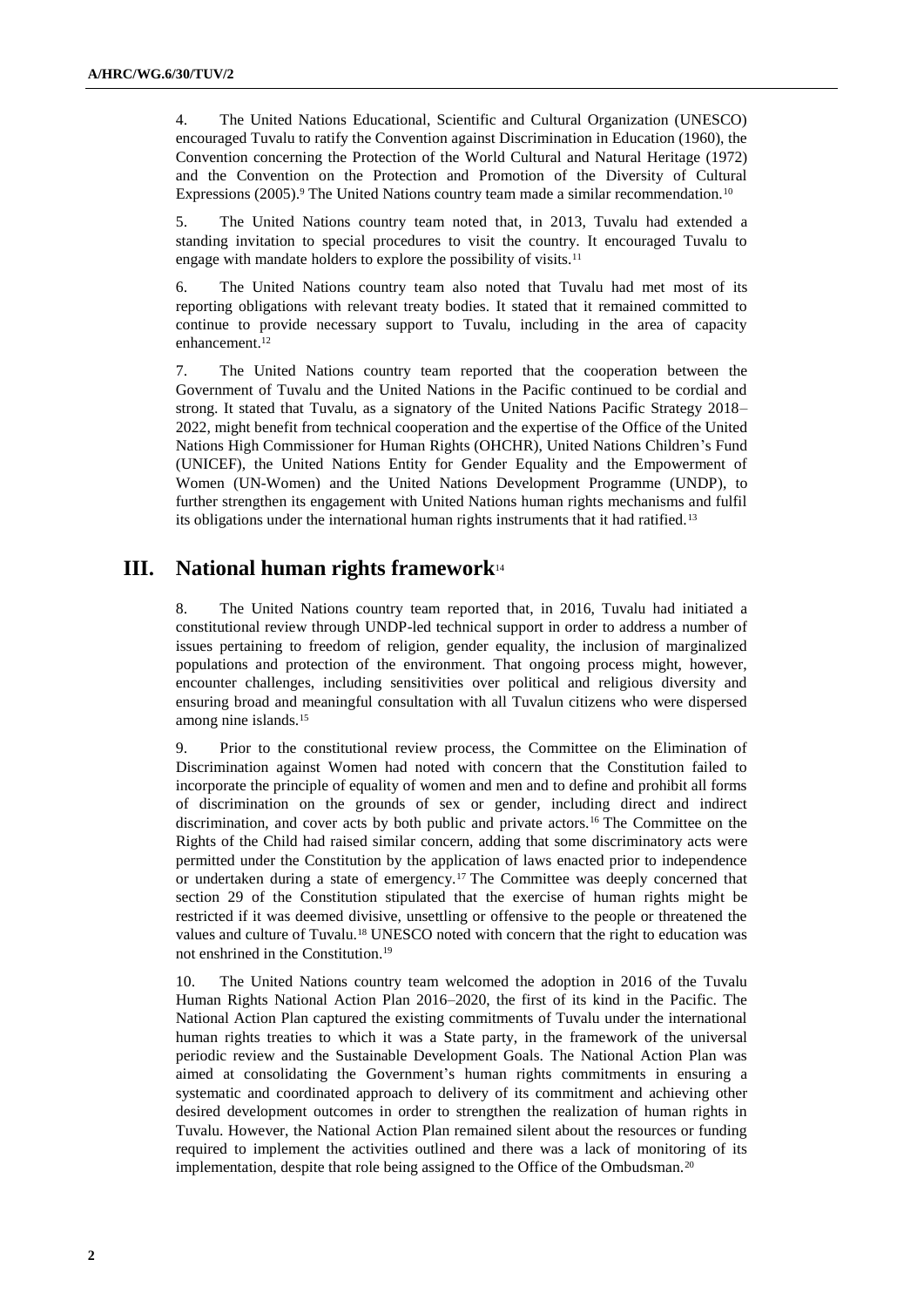11. The United Nations country team encouraged Tuvalu to consider establishing a national mechanism on reporting and follow-up, with a view to engaging with the United Nations human rights mechanisms in a constructive and systematic manner.<sup>21</sup>

12. The United Nations country team mentioned that Tuvalu had recently passed a bill to establish a national human rights institution. It recommended that Tuvalu expedite the establishment of the institution, in full compliance with the principles relating to the status of national institutions for the promotion and protection of human rights (the Paris Principles).<sup>22</sup> The Committee on the Rights of the Child recommended that Tuvalu establish an independent and effective national human rights institution that was mandated to handle complaints, particularly relating to violations of the rights of the child.<sup>23</sup>

## **IV. Implementation of international human rights obligations, taking into account applicable international humanitarian law**

## **A. Cross-cutting issues**

### **1. Equality and non-discrimination**<sup>24</sup>

13. The United Nations country team stated that sex-related discrimination still existed in the Penal Code of 1978, the Marriage Act (Cap. 29), the Falekaupule Act of 1997 and the Labour and Employment Act of 2017. For example, consensual same-sex relations between men were criminalized under the Penal Code with penalties of up to 5 years' imprisonment for "gross indecency", up to 7 years for "unnatural offences and indecent assault" and up to 14 years for "buggery". The United Nations country team encouraged Tuvalu to conduct a comprehensive review of its legislation and policies, with a clear time frame and targets, and to amend or repeal all discriminatory legislation in order to ensure compatibility with the principles of equality and non-discrimination, as enshrined in international human rights law.<sup>25</sup>

### **2. Development, the environmental, and business and human rights**<sup>26</sup>

14. The United Nations country team stated that development priorities could be found in Te Kakeega III — the National Strategy for Sustainable Development 2016–2020 —, a blueprint for the Government's action to improve the quality of life of the people of Tuvalu. Although Te Kakeega III was written in terms of development, most of the aspirations in that key government document were rightly linked to human rights, including the rights to housing, employment, voting and participation in both national and local government. However, the United Nations country team stressed that the Government's action plans were awaiting full implementation.<sup>27</sup>

15. The Committee on the Elimination of Discrimination against Women called for the integration of a gender perspective in all efforts aimed at achieving the Millennium Development Goals and in the post-2015 development framework.<sup>28</sup>

16. The United Nations country team emphasized that Tuvalu, as a small, low-lying island country, was constantly challenged by many competing factors and priorities that could hamper the realization of fundamental human rights. One of the biggest threats faced by Tuvalu was climate change and its adverse impact on the basic rights of Tuvaluans.<sup>29</sup> The Committee on the Elimination of Discrimination against Women and the Committee on the Rights of the Child shared those serious concerns.<sup>30</sup>

17. The United Nations country team recommended that Tuvalu periodically assess the impact of climate change and natural disasters, particularly on the enjoyment of human rights by the poor and low-income population and other social groups, and support them to be more resilient towards such disasters; and develop sector-based plans and programmes that fully integrated climate resilience with a priority focus on biodiversity, education, energy, fisheries, forestry, health, infrastructure, land, water and youth, while ensuring that stakeholders, including target groups, were consulted when designing such interventions.<sup>31</sup>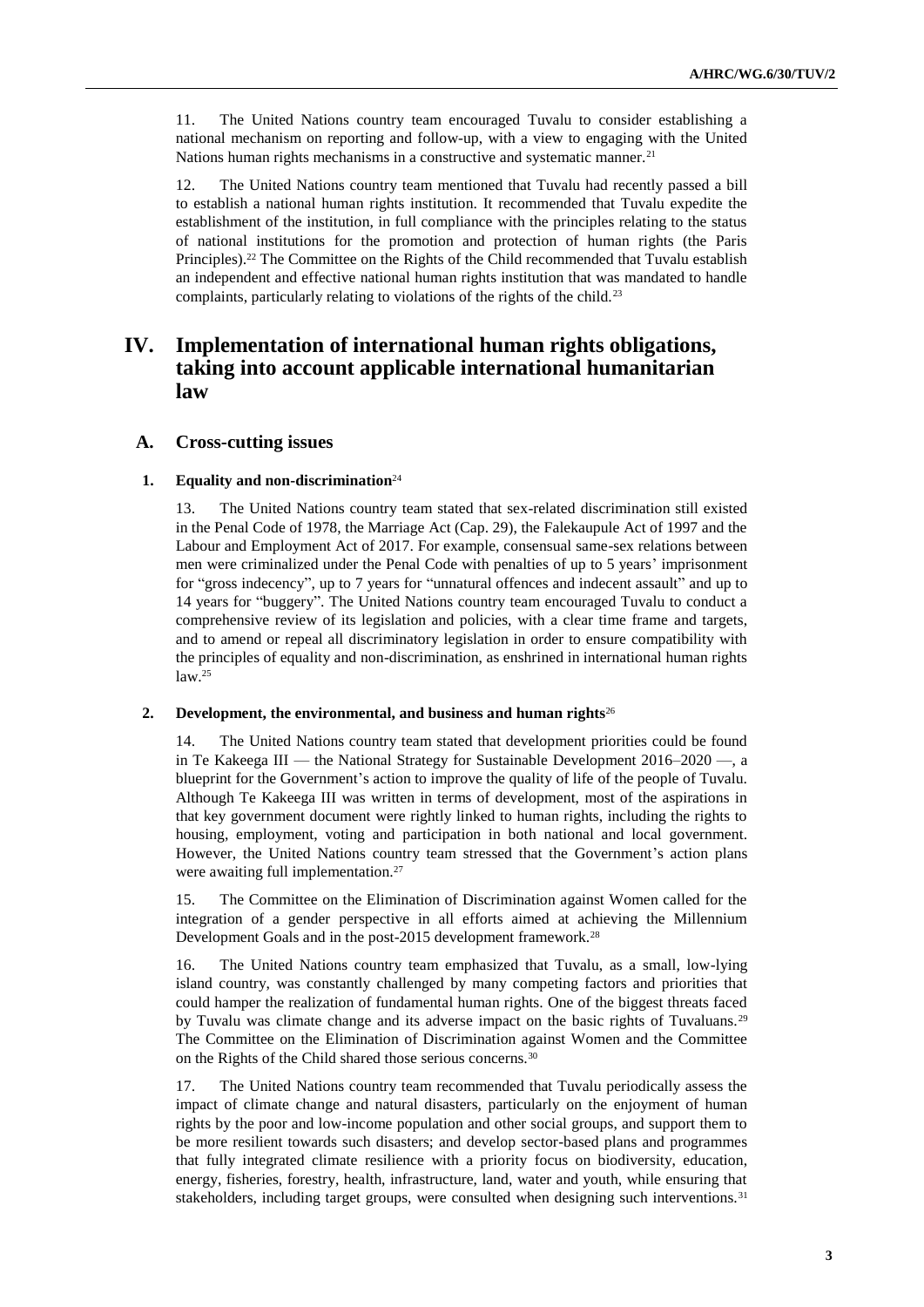The Committee on the Elimination of Discrimination against Women recommended that Tuvalu, inter alia, ensure that a gender perspective was integrated into all sustainable development policies, as well as into disaster risk reduction, post-disaster management and climate change policies.<sup>32</sup>

## **B. Civil and political rights**

## **1. Right to life, liberty and security of person**<sup>33</sup>

18. The United Nations country team stated that there were no reports of abuse in the prison system and that detention facilities met minimum standards.<sup>34</sup>

19. The Committee on the Rights of the Child expressed concern that the Constitution and the Penal Code allowed parents and guardians to use corporal punishment to discipline children and that corporal punishment was still widely practised in homes and schools. In that regard, the Committee urged Tuvalu to undertake awareness-raising programmes, including campaigns, about the negative impact of corporal punishment on the psychological development of children, especially concerning their dignity, with a view to changing adult perceptions and societal attitudes towards corporal punishment, and to abolish physical punishment as a criminal sentence by the island courts. <sup>35</sup> The United Nations country team<sup>36</sup> and UNESCO<sup>37</sup> made similar observations. The United Nations country team added that the Tuvalu Human Rights National Action Plan was aimed at amending section 29 of the Education Act to prohibit corporal punishment in schools. The amendment had been made in October 2017 and was awaiting full implementation.<sup>38</sup>

## **2. Administration of justice, including impunity, and the rule of law**<sup>39</sup>

20. The United Nations country team noted that the judiciary was independent and carried out fair trials. However, limited capacity in the prison could mean long waits in the legal system and restricted access to proper counsel.<sup>40</sup>

21. The United Nations country team reported that the Office of the People's Lawyer was the main agency providing legal aid, but it reportedly lacked financial and human resources to reach out to the needy, as well as a comprehensive and effective system for receiving complaints. Furthermore, there was no disaggregated data available on complaints filed by victims, including by sex, nor in relation to their outcomes. <sup>41</sup> It recommended that Tuvalu: (a) strengthen the justice system, including the Office of the People's Lawyer, by enhancing its human, financial and technical resources, deploying judges and legal practitioners to the outer islands, ensuring the provision of free legal aid to women without sufficient means to claim their rights, and continuing to provide adequate funding to the judiciary, including building its resources to allow the judiciary to expand its outreach and services especially on the outer islands; and (b) provide training to the resident and island magistrate on new and existing laws, especially focusing on the Domestic Violence Act and international human rights treaties.<sup>42</sup>

22. The Committee on the Elimination of Discrimination against Women welcomed the fact that the judiciary, in particular the Senior Magistrate and his court, visited the outer islands to hear pending cases. It recommended that Tuvalu establish specific remedies to provide redress for women in the justice system and raise public awareness of the importance of addressing violations of women's rights through judicial remedies. It also recommended that Tuvalu enhance women's awareness of their rights and the means to enforce them, including by strengthening cooperation with civil society organizations, in particular community-based women's associations.<sup>43</sup>

### **3. Fundamental freedoms and the right to participate in public and political life**<sup>44</sup>

23. In addition to the above-mentioned concern about the Constitution, the Committee on the Rights of the Child was deeply concerned that Tuvalu had enacted the Religious Organizations Restriction Act of 2010, which had resulted in the placement of restrictions on the freedom of religion and left the registration of religious organizations to the discretion of the traditional assembly of elders (Falekaupule) on each island. The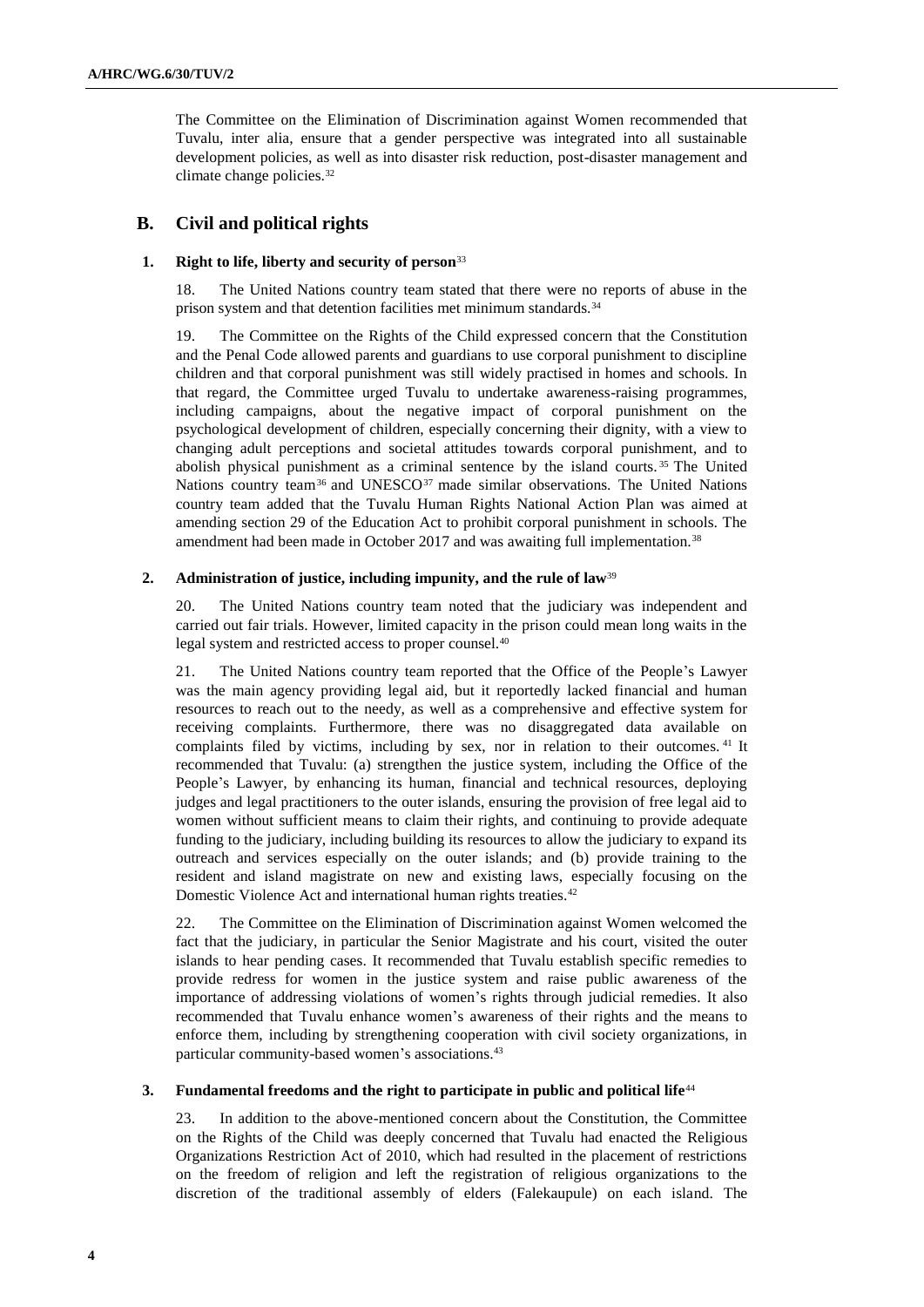Committee was also concerned that in practice freedom of religion was not respected in schools as guaranteed in the legislation.<sup>45</sup>

24. The United Nations country team noted that the Constitution provided for freedom of speech and freedom of the press, and that the Government generally respected those rights in practice. The Tuvalu Media Corporation was a public entity and operated the country's sole radio and television stations, as well as the biweekly newspaper *Tuvalu Echoes*. Human rights groups had reportedly criticized that entity for its limited coverage of politics and human rights issues, but there had been no allegations of censorship or political agendas in reporting according to the United Nations country team. Internet access was largely limited to the capital because of the high cost and connectivity challenges.<sup>46</sup>

25. UNESCO encouraged Tuvalu to begin the process of introducing a freedom of information law in accordance with international standards. It further encouraged Tuvalu to decriminalize defamation.<sup>47</sup>

26. The United Nations country team reported that, in Tuvalu, there were no formal political parties, although no law barred their formation. Candidates typically ran independently and aligned themselves based on geography, tribal loyalties, family ties and personalities. Intense personal and political rivalries frequently prompted new alliances, and no-confidence motions were often used as a tool to oust opponents.<sup>48</sup>

27. The United Nations country team stated that workers had the right to strike, organize unions and choose their own representatives for collective bargaining. With two thirds of the population engaged in subsistence farming and fishing, there was only one registered trade union (for merchant marine workers) — the Tuvalu Overseas Seafarers Union.<sup>49</sup>

28. UNESCO encouraged Tuvalu to fully implement the relevant provisions of the Convention for the Safeguarding of the Intangible Cultural Heritage (2003) that promoted access to and participation in cultural heritage and, as such, were conducive to implementing the right to take part in cultural life.<sup>50</sup>

## **4. Right to privacy and family life**

29. The Committee on the Rights of the Child was concerned that the names of offenders who were under 18 had been published in court proceedings and that the Office of the Attorney General had no policy to prevent publicity and protect the privacy and identity of young offenders.<sup>51</sup>

## **C. Economic, social and cultural rights**

### **1. Right to work and to just and favourable conditions of work**

30. The United Nations country team reported that, thanks to technical assistance provided by the International Labour Organization Country Office for the Pacific Island Countries, a review of the Employment Act, the Industrial Code and the Trade Unions Act had been undertaken, on the basis of which the Tuvalu Labour and Employment Relations Act had been enacted in November 2017.<sup>52</sup>

31. The United Nations country team stated that around three quarters of the labour force worked in the informal economy, primarily subsistence farming and fishing. Underemployment, particularly of young people on the outer islands, had fuelled the increasing urbanization of Funafuti.<sup>53</sup>

## **2. Right to an adequate standard of living**<sup>54</sup>

32. The United Nations country team noted that Tuvalu was classified as a least developed country, but had met the threshold for graduation based on its human development indicators and high per capita income. Nevertheless, poverty had increased in the previous decade, particularly in urban areas.<sup>55</sup> In that regard, the Committee on the Rights of the Child was concerned at the report that many elderly-headed households with children lived in poverty.56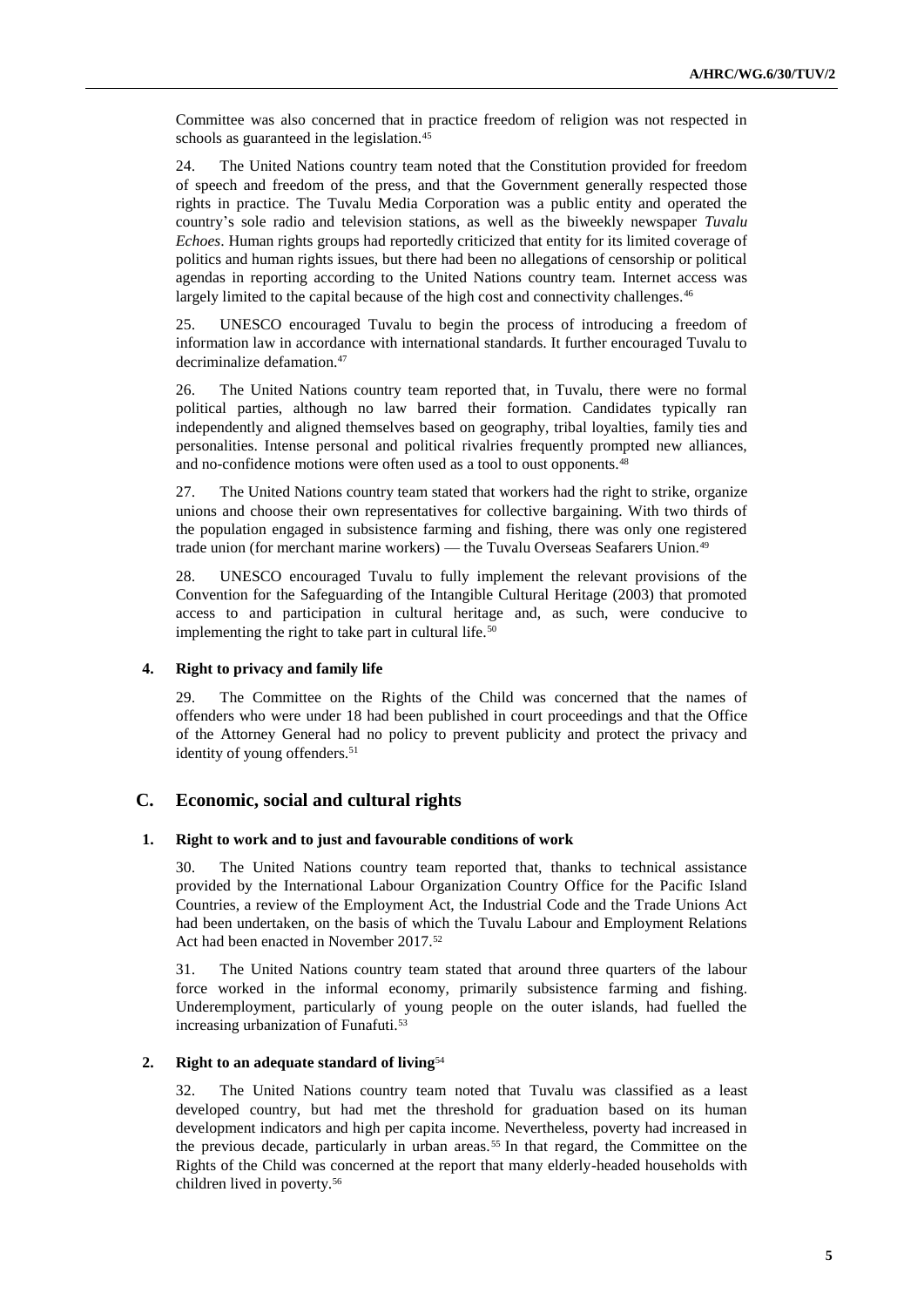33. The Committee was also concerned that children lived in overcrowded conditions in informal squatter settlements that had developed as a consequence of internal migration from the outer islands to Funafuti, and that they were exposed to higher risks of infectious and waterborne diseases.<sup>57</sup>

34. The United Nations country team stated that one of the key priority areas was urban management, particularly in dealing with land and waste management in the capital city. It also noted that there were no rivers or streams on the islands, and the groundwater supply was brackish and generally not safe for consumption. During periods of drought, water security was a critical health issue in Tuvalu.<sup>58</sup>

## **3. Right to health**

35. The Committee on the Elimination of Discrimination against Women commended Tuvalu for improving access to health care for those on the outer islands by establishing health centres on all those islands with professional health personnel, including trained midwives, and for considerably reducing maternal mortality as a result of improved detection services regarding high-risk pregnancies. <sup>59</sup> However, the Committee was concerned that women, in particular on the outer islands, continued to experience difficulties in gaining access to affordable and adequate health care and, especially, that the health centres on the outer islands were not sufficiently equipped to attend to deliveries in the event of complications.<sup>60</sup> The United Nations country team raised similar concerns.<sup>61</sup>

36. The Committee on the Rights of the Child was concerned that the estimated under-5 mortality rate was still one of the highest in the Pacific region and that 6 in 10 children aged 6 to 69 months and a quarter of women aged 15 to 49 years were anaemic, with urban women twice as likely to be at risk of anaemia compared to rural women.<sup>62</sup>

37. The Committee on the Elimination of Discrimination against Women was concerned that there was a lack of preventive sexual and reproductive health services in Tuvalu, including age-appropriate school education on sexual and reproductive health and rights, and that the use of contraceptives by girls and boys was reportedly very low, resulting in a heightened risk of HIV/AIDS, sexually transmitted diseases and early pregnancy.<sup>63</sup> The Committee on the Rights of the Child raised similar concerns.<sup>64</sup>

38. The United Nations country team reported that it had worked with the Government to improve the capacity of nurses and midwives to deliver quality reproductive health care including emergency obstetrics services, and improve the screening of pregnant women, particularly on the outer islands. However, there was a need to broaden the coverage of such programmes and support so that vulnerable population groups could have access to the services offered.<sup>65</sup>

39. The Committee on the Elimination of Discrimination against Women was concerned that abortion was still criminalized under the Penal Code in cases of rape, incest, risk to the life or health of the pregnant woman or severe fetal impairment and that the prohibition might lead women to seek unsafe, illegal abortions, thereby endangering their life and health.<sup>66</sup>

40. The Committee on the Rights of the Child remained concerned that about 50 per cent of Tuvaluans aged 15 to 19 years were either overweight or obese due to unhealthy eating practices and were therefore at risk of non-communicable diseases. A total of 41.6 per cent of adolescents were reported to consume alcohol despite its prohibition by law.<sup>67</sup>

## **4. Right to education**<sup>68</sup>

41. UNESCO noted that the national legal framework contained limited reference to the right to education. It recommended that Tuvalu adopt more comprehensive legal guarantees on the right to education in order to guarantee that right for all, without discrimination or exclusion.<sup>69</sup>

42. The Committee on the Rights of the Child commended Tuvalu for providing compulsory free education from ages 6 to 16, and for achieving near universal primary enrolment. The attendance rate of 98 per cent for primary school was also commended.<sup>70</sup>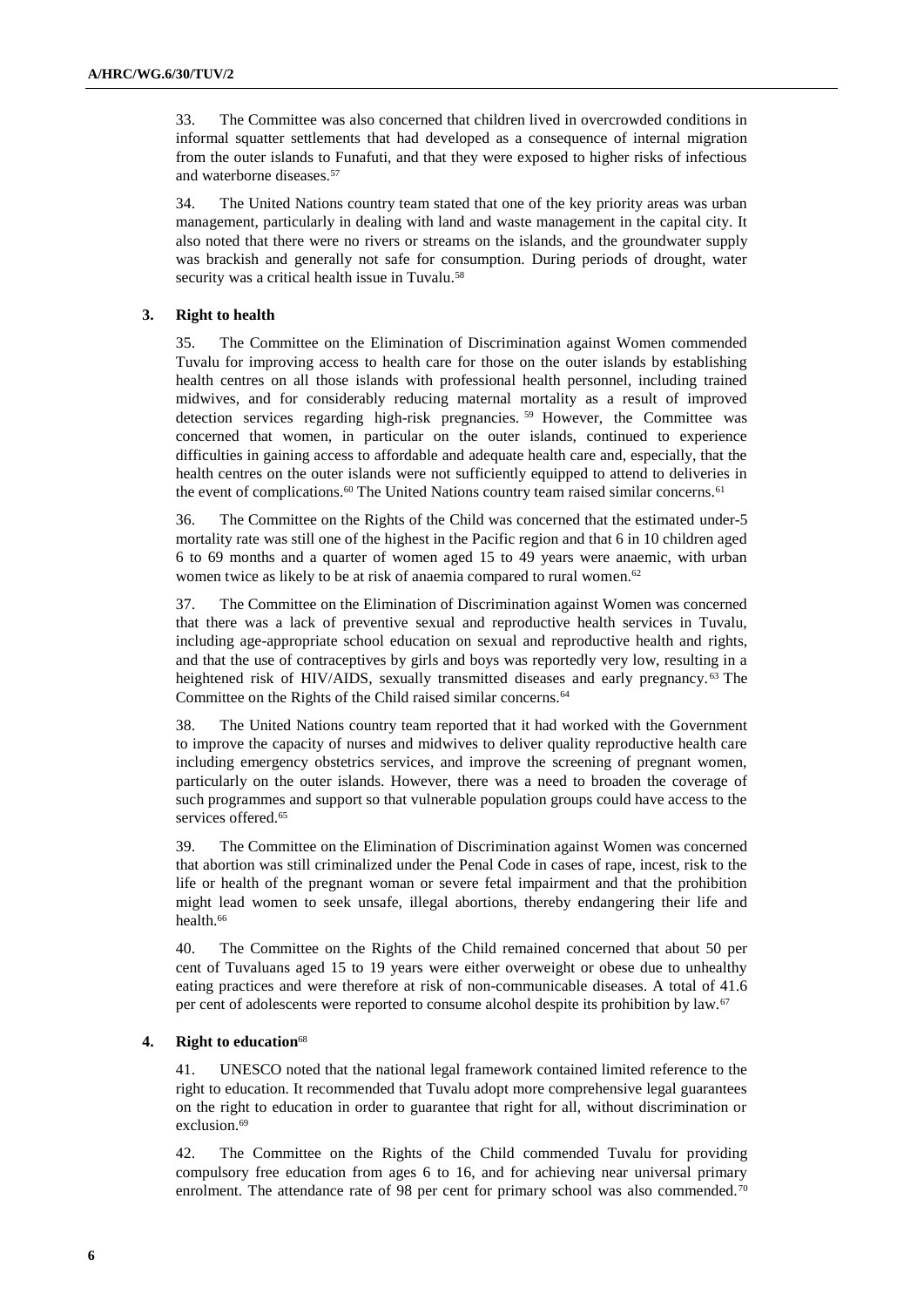However, the United Nations country team noted that students started dropping out in year 6 (age 10–11), with the majority dropping out in year  $8.^{71}$ 

43. The Committee on the Rights of the Child remained concerned that extra fees and hidden costs, such as school uniforms, lunch and transportation, kept some children from families in a vulnerable situation from attending school and that the quality of education was deteriorating due to a lack of ongoing training for teachers, and outdated school facilities and teaching materials.<sup>72</sup> UNESCO encouraged Tuvalu to intensify its efforts to implement national priorities in education and to raise the quality of education.<sup>73</sup>

44. The United Nations country team reported that Tuvalu had allocated on average 25 per cent of its total budget to education, exclusive of donor contributions. However, the majority of the education budget had been allocated to salaries, leaving little for operations and school learning materials.<sup>74</sup> UNESCO made a similar observation.<sup>75</sup>

45. The Committee on the Elimination of Discrimination against Women called upon Tuvalu to eliminate traditional stereotypes and structural barriers that might deter girls from enrolling in traditionally male-dominated fields of study, such as science and technology, and step up efforts to provide girls with career counselling on non-traditional career paths.<sup>76</sup> The United Nations country team made a similar call.<sup>77</sup>

46. The Committee was concerned about the inadequate education infrastructure affecting girls in particular, including the lack of basic sanitary facilities, and about the dismissal of pregnant girls from school and the absence of re-entry policies after giving birth.<sup>78</sup> The United Nations country team and UNESCO echoed those concerns.<sup>79</sup>

## **D. Rights of specific persons or groups**

### **1. Women**<sup>80</sup>

47. The Committee on the Elimination of Discrimination against Women was concerned that, although it had been ratified in 1999, the Convention on the Elimination of All Forms of Discrimination against Women had not yet been fully incorporated into the Tuvalu national legal order, especially as international treaties needed to be incorporated into national law before they could be applied by the national courts. It called upon Tuvalu to proceed without delay with the full incorporation of the Convention into its national legal order.<sup>81</sup>

48. The Committee noted with appreciation that the Gender Affairs Department had been moved from the portfolio of the Minister of Home Affairs to that of the Prime Minister and given additional human and financial resources. Nevertheless, the Committee remained concerned that the Department continued to depend heavily on international partners for technical assistance and financial support and lacked the institutional authority, capacity and appropriate resources to effectively monitor and coordinate the implementation of the Convention on the Elimination of All Forms of Discrimination against Women and the National Gender Policy.<sup>82</sup>

49. The Committee was also concerned about persisting gender stereotypes, negative traditional values and patriarchal attitudes regarding the roles and responsibilities of women and men in society and in the family, which overemphasized women's roles as mothers and housewives, thereby preventing them from actively participating in all aspects of public life. It urged Tuvalu to adequately integrate principles of non-discrimination and equality of women and men into education policies, the national core curriculum and related documents, as well as into basic and continuing education for teachers and health-care professionals and other service providers.<sup>83</sup>

50. The Committee urged Tuvalu to amend or repeal all discriminatory provisions in the Native Lands Act and the Tuvalu Lands Code to ensure that women had equal rights to land ownership and land inheritance and to eliminate discriminatory customs and traditional practices that affected the full enjoyment of women's land and inheritance rights, including by ensuring that local customary leaders and magistrates in the Lands Court were trained to uphold women's land rights at the community level.<sup>84</sup>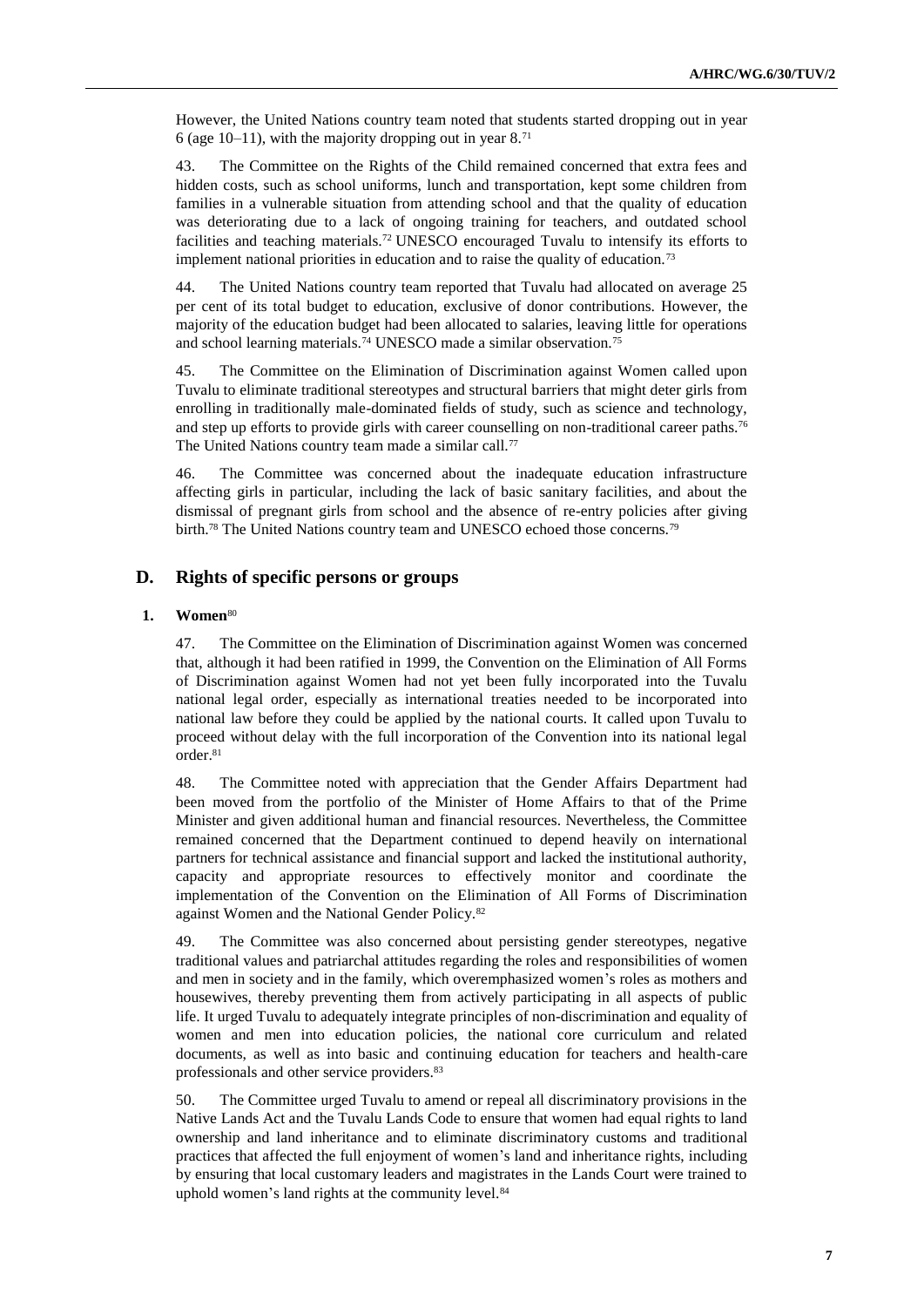51. The Committee remained concerned that, according to section 20 of the Native Lands Act, the custodial rights of a child born out of wedlock were automatically given to the father, if he accepted paternity, once the child reached 2 years of age.<sup>85</sup>

52. The Committee welcomed, inter alia, the adoption of the Family Protection and Domestic Violence Act of 2014. However, it was concerned about the persistence of violence against women, including domestic violence, and the insufficient information about its extent and prevalence; the fact that such violence appeared to be socially legitimized and accompanied by a culture of silence and impunity, owing to women's reluctance to report cases of violence out of fear of reprisal, stigmatization and inadequate response by the police; and the lack of a comprehensive framework for addressing all forms of violence against women, including domestic and sexual violence. The Committee urged Tuvalu to design and implement legislative and other comprehensive measures to prevent and address all forms of violence against women and girls, including domestic violence and sexual violence; ensure that women and girls who were victims of violence had access to effective means of redress and protection and that perpetrators were prosecuted and punished; and provide mandatory training for judges and prosecutors on the strict application of legal provisions criminalizing violence against women, and train police officers on gender-sensitive procedures to deal with victims of violence. <sup>86</sup> The United Nations country team echoed those concerns.<sup>87</sup>

53. The Committee was concerned about the absence of shelters and the limited availability of medical care, psychosocial counselling and legal assistance for victims of violence. It encouraged Tuvalu to establish shelters for women, including on the outer islands, provide adequate protection and assistance to women who were victims of violence and enhance cooperation with non-governmental organizations, in particular women's organizations, that were providing assistance and rehabilitation services to victims.<sup>88</sup> The United Nations country team raised similar concerns.<sup>89</sup>

54. The Committee was also concerned about the absence of provisions criminalizing marital rape in the Penal Code. It urged Tuvalu to amend the Penal Code and the Family Protection and Domestic Violence Act to define and criminalize marital rape.<sup>90</sup> The United Nations country team expressed similar concerns and added that one of the objectives of the National Human Rights Action Plan was to review the Penal Code to consider expanding the definition of rape to include marital rape and the use of objects and other instruments, and to sanction situations in which men and boys were raped. The objective had yet to be achieved.<sup>91</sup>

55. The Committee noted that, from 2012 to 2014, the number of women holding the position of Assistant Secretary in the Government had increased from 20 per cent to nearly 50 per cent. However, it remained concerned about the stark underrepresentation of women in political and public life, especially at the highest levels of decision-making; in local government, including decision-making bodies (Falekaupule) and island councils (Kaupule); in the judiciary; and in the diplomatic service. The Committee was concerned that systematic barriers, such as negative cultural attitudes, the lack of an adequate quota system, insufficient capacity-building for potential women candidates, limited financial resources and the lack of logistical support, impeded the equal participation of women in political life.<sup>92</sup> The United Nations country team echoed those concerns.<sup>93</sup>

## **2. Children**<sup>94</sup>

56. The Committee on the Rights of the Child recommended that Tuvalu prepare a comprehensive policy on children (0 to 18 years), based on the principles and provisions of the Convention on the Rights of the Child. The Committee also recommended that Tuvalu develop a strategy based on the policy and allocate sufficient human, technical and financial resources for its implementation.<sup>95</sup>

57. The Committee was concerned that awareness-raising programmes on child rights were inconsistent and concentrated mostly on the capital island. It was also concerned that the Convention on the Rights of the Child was perceived by the public as an instrument that diminished parental rights to guide and discipline their children. The Committee stressed the importance of ensuring that all professionals working with and for children, in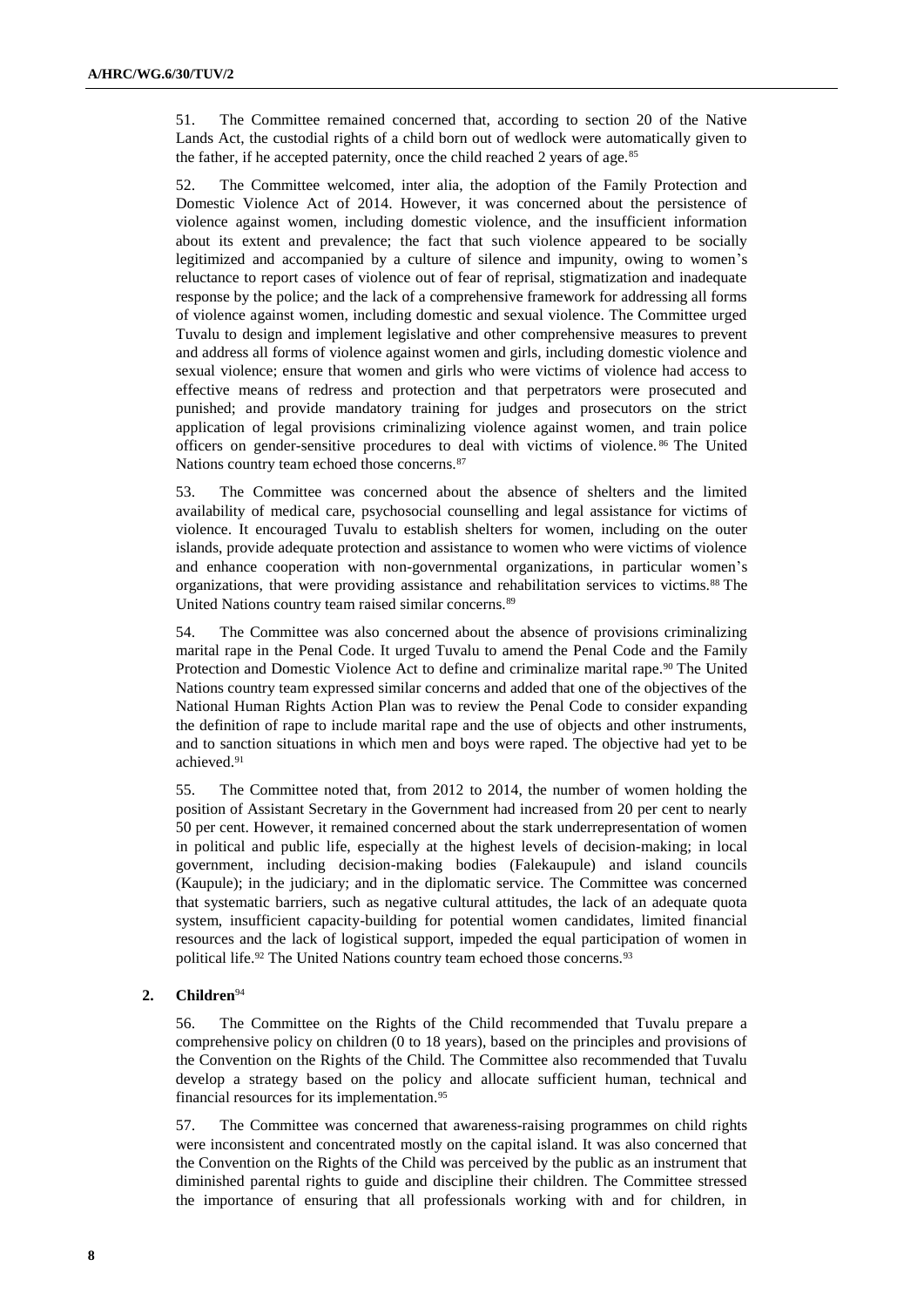particular law enforcement officials, teachers and health professionals, were adequately and systematically trained on the rights of the child.<sup>96</sup>

58. The Committee was further concerned that legislation did not make reference to the best interests of the child and that such interests were not taken into account as a primary consideration at all levels of decision-making affecting children by government institutions, courts, administrative authorities or legislative bodies.<sup>97</sup>

59. The Committee was concerned that not all births were registered in a timely manner and that the registration rate was far lower for children born on the outer islands than for children born on Funafuti.<sup>98</sup>

60. Both the Committee on the Rights of the Child and the Committee on the Elimination of Discrimination against Women remained concerned that the minimum legal age for marriage was 16 years. They urged Tuvalu to raise the minimum age of marriage to 18 years for girls and boys.<sup>99</sup>

61. The Committee on the Rights of the Child noted that Tuvalu had taken some legislative measures to address abuse and neglect of children, including the Police Powers and Duties Act of 2009 and the Family Protection and Domestic Violence Bill. However, it was concerned that the number of reports to the police of domestic violence against children was very low, despite its widespread prevalence in Tuvalu. The Committee was also concerned that no specialized rehabilitative services were available for child victims of abuse and neglect.<sup>100</sup>

62. The Committee noted that some legislative measures had been put in place to address sexual abuse of children. However, it was concerned that there were significant protection gaps, including the fact that legislation did not protect all children below 18 years; sexual assault was considered only in case of penile penetration and other aspects of sexual violence were not recognized as sexual assault; section 156 (5) of the Penal Code permitted a girl aged 15 years and above to be charged with the offence of incest if she was regarded as having consented to the act; sexual offences against boys were not legally recognized and there were no services to respond to the needs of young boys who were victims of sexual crimes; marital rape was not criminalized in law; mandatory prosecution and minimum sentences for sexual assault were lacking and bail was available to those charged with sexual assault; and no specific provisions prohibited child pornography. Furthermore, the Committee was concerned that women and girls were often coerced to accept apologies as an adequate response to resolve acts of violence.<sup>101</sup>

63. The Committee was concerned that the age of criminal liability was 10 years of age and no minimum age was set for the deprivation of liberty; that the Island Courts Act permitted the court to order a parent or guardian to cane a child and that the Penal Code stipulated life imprisonment for child offenders; and that there was no legal text regulating how the police should deal with juvenile offenders. The Committee urged Tuvalu to bring its juvenile justice system into full conformity with the relevant international standards.<sup>102</sup>

64. The United Nations country team stated that it had worked with the Tuvalu Police Force and Attorney General's Office to build understanding of child-sensitive justice procedures. The Attorney General's Office had reportedly been implementing the Child Protection Project funded by UNICEF. However, such capacity-building interventions had yet to yield results.<sup>103</sup>

### **3. Persons with disabilities**<sup>104</sup>

65. While noting that the Tuvalu National Human Rights Action Plan recognized the rights of persons with disabilities and aimed at ensuring their access to health, education and employment, the United Nations country team recommended that Tuvalu domesticate the provisions of the Convention on the Rights of Persons with Disabilities, including through developing comprehensive legislation to advance the rights of persons with disabilities.<sup>105</sup>

66. The Committee on the Rights of the Child remained concerned that there were no comprehensive legislative and policy measures to protect the rights of children with disabilities, nor were there any reliable data or studies to identify children with disabilities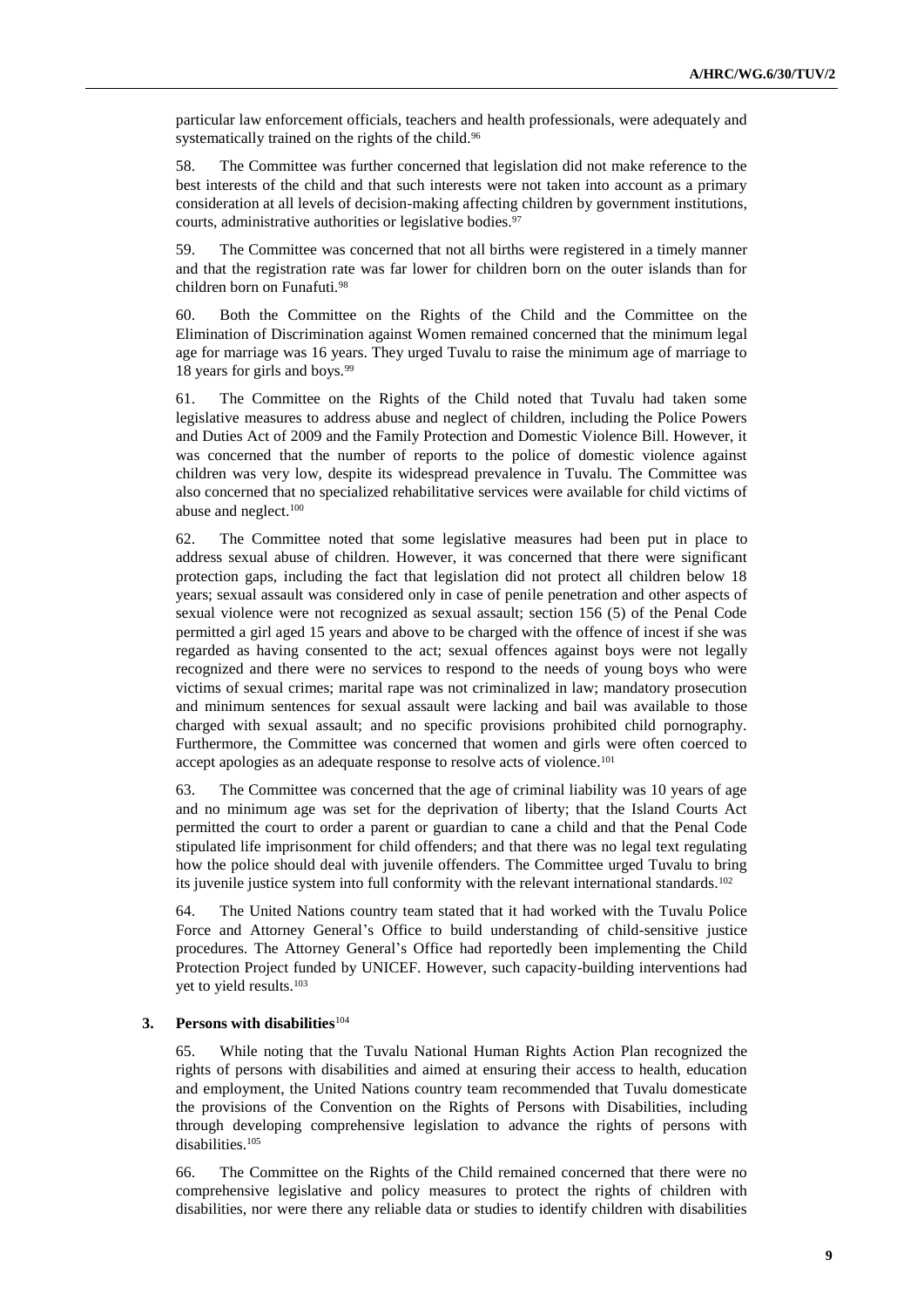and their special needs, which could lead to policymaking. The Committee was also concerned that there was no system for the early detection of disabilities in children.<sup>106</sup>

## **4. Migrants, refugees, asylum seekers and internally displaced persons**

67. The Committee on the Rights of the Child was concerned about the absence of laws, regulations, policies and programmes concerning children in migration situations in the context of natural disasters. It recommended that Tuvalu enact a law on migration that addressed all the special needs for the protection of children in migration situations.<sup>107</sup>

## *Notes*

- <sup>1</sup> Tables containing information on the scope of international obligations and cooperation with international human rights mechanisms and bodies for Tuvalu will be available at [www.ohchr.org/EN/Countries/AsiaRegion/Pages/TVIndex.aspx.](http://www.ohchr.org/EN/Countries/AsiaRegion/Pages/TVIndex.aspx)
- <sup>2</sup> For relevant recommendations, see A/HRC/24/8, paras. 82.1–12, 82.25–28, 84.1–11 and 84.17.
- <sup>3</sup> United Nations country team submission for the universal periodic review of Tuvalu, p. 1.
- See CEDAW/C/TUV/CO/3-4, para. 42.
- Ibid., para. 37.
- See CRC/C/TUV/CO/1, paras. 46 and 66.
- See CEDAW/C/TUV/CO/3-4, paras. 27–28.
- United Nations country team submission, p. 6.
- UNESCO submission for the universal periodic review of Tuvalu, pp. 5–6.
- <sup>10</sup> United Nations country team submission, p. 6.
- Ibid., p. 3.
- Ibid., p. 1.
- Ibid., p. 3.
- For relevant recommendations, see A/HRC/24/8, paras. 82.12–18, 82.22–24, 84.12–16 and 84.21–22.
- <sup>15</sup> United Nations country team submission, p. 2.
- See CEDAW/C/TUV/CO/3-4, paras. 11–12.
- <sup>17</sup> See CRC/C/TUV/CO/1, para. 23.
- Ibid., para. 31.
- UNESCO submission, p. 1.
- United Nations country team submission, p. 2.
- Ibid., p. 3.
- Ibid.
- See CRC/C/TUV/CO/1, paras. 17–18.
- For relevant recommendations, see A/HRC/24/8, paras. 84.18–20.
- <sup>25</sup> United Nations country team submission, pp.  $4-5$ .
- <sup>26</sup> For relevant recommendations, see A/HRC/24/8, paras. 82.19 and 82.67–82.68.
- <sup>27</sup> United Nations country team submission, p. 8.
- <sup>28</sup> See CEDAW/C/TUV/CO/3-4, para. 39.
- United Nations country team submission, p. 12.
- See CEDAW/C/TUV/CO/3-4, para. 31; and CRC/C/TUV/CO/1, para. 55.
- <sup>31</sup> United Nations country team submission, p. 13.
- See CEDAW/C/TUV/CO/3-4, para. 32.
- For relevant recommendations, see A/HRC/24/8, paras. 82.53–54 and 84.23–24.
- <sup>34</sup> United Nations country team submission, p. 7.
- See CRC/C/TUV/CO/1, paras. 35–36.
- United Nations country team submission, p. 10.
- UNESCO submission, p. 5.
- United Nations country team submission, p. 10.
- For the relevant recommendation, see A/HRC/24/8, para. 82.55.
- United Nations country team submission, p. 7.
- Ibid.
- Ibid.
- See CEDAW/C/TUV/CO/3-4, paras. 15–16.
- For relevant recommendations, see A/HRC/24/8, paras. 82.57–58 and 84.25–27.
- See CRC/C/TUV/CO/1, para. 31.
- Ibid.